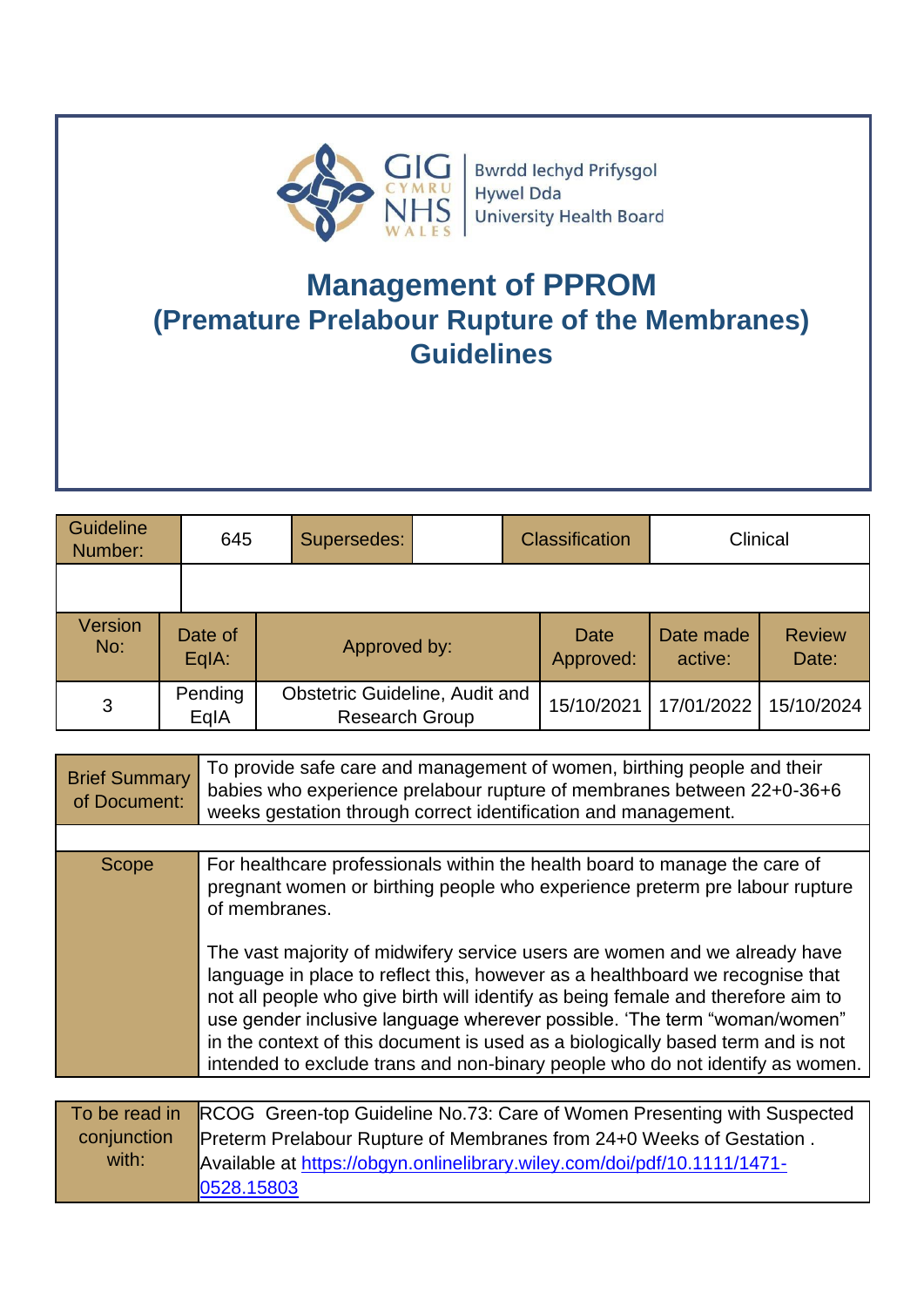|                | NICE Guidelines: Neonatal infection (early onset): antibiotics for prevention |  |  |  |
|----------------|-------------------------------------------------------------------------------|--|--|--|
|                | and treatment. Available at https://www.nice.org.uk/guidance/cg149/chapter/1- |  |  |  |
|                | Guidance#intrapartum-antibiotics-2                                            |  |  |  |
|                | 662 - Magnesium Sulphate for Neonatal Neuro-protection Guideline              |  |  |  |
|                | 648 - Threatened Preterm Labour Including Fetal Fibronectin and Tocolytic     |  |  |  |
|                | <b>Clinical Practice Guideline</b>                                            |  |  |  |
|                | 839 - Antenatal Electronic Fetal Monitoring Guideline                         |  |  |  |
| <b>Patient</b> | Corticosteroids in pregnancy to reduce complications from being born          |  |  |  |
| Information:   | prematurely                                                                   |  |  |  |
|                | When your waters break prematurely                                            |  |  |  |

| Owning group   Obstetric Guideline, Audit and Research Group |
|--------------------------------------------------------------|
|                                                              |

|                | <b>Reviews and updates</b>    |            |  |  |
|----------------|-------------------------------|------------|--|--|
| Version        | <b>Summary of Amendments:</b> | Date       |  |  |
| no:            |                               | Approved:  |  |  |
| 1              | Guideline update              | 14/09/2017 |  |  |
| $\overline{2}$ | Updated                       | 23/04/2019 |  |  |
| 3              | Updated                       | 15/10/2021 |  |  |

### Glossary of terms

| Term       | <b>Definition</b>             |
|------------|-------------------------------|
| <b>CLC</b> | Consultant-led care           |
| C&S        | Culture and sensitivity       |
| <b>CRP</b> | C reactive protein blood test |
| <b>FBC</b> | Full blood count              |
| <b>FMU</b> | Fetal medicine unit           |
| G&S        | Group and Save blood test     |
| <b>HVS</b> | High vaginal swab             |
| <b>IUT</b> | Inter-uterine transfer        |
| <b>LVS</b> | Low vaginal swab              |
| <b>MSU</b> | Midstream urine               |
| <b>TVS</b> | Trans-vaginal scan            |
| <b>USS</b> | Ultrasound scan               |

|              |     | Keywords   PRROM, Preterm labour, Ligour, chorionamnionitis, rupture of the membranes. |         |     |
|--------------|-----|----------------------------------------------------------------------------------------|---------|-----|
| Database No: | 645 | Page 2 of 9<br><b>PPROM Guideline</b>                                                  | Version | 3.0 |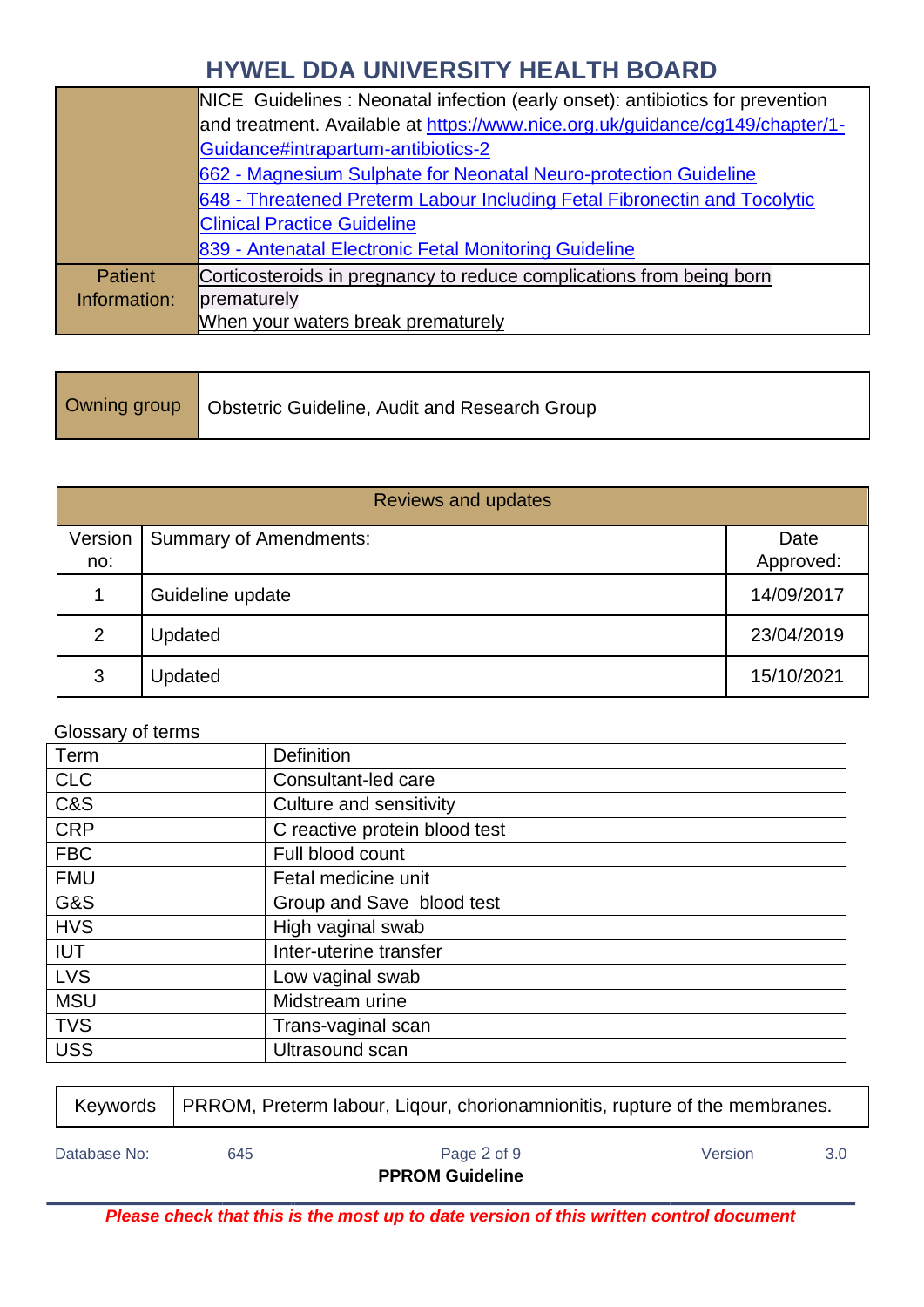| Contents                                                                |  |
|-------------------------------------------------------------------------|--|
|                                                                         |  |
|                                                                         |  |
|                                                                         |  |
|                                                                         |  |
|                                                                         |  |
|                                                                         |  |
|                                                                         |  |
|                                                                         |  |
|                                                                         |  |
|                                                                         |  |
| 11. Flow chart for Suspected Pre-term Pre-Labour Rupture of Membranes 9 |  |

645

Page 3 of 9

Version

 $3.0$ 

**PPROM Guideline**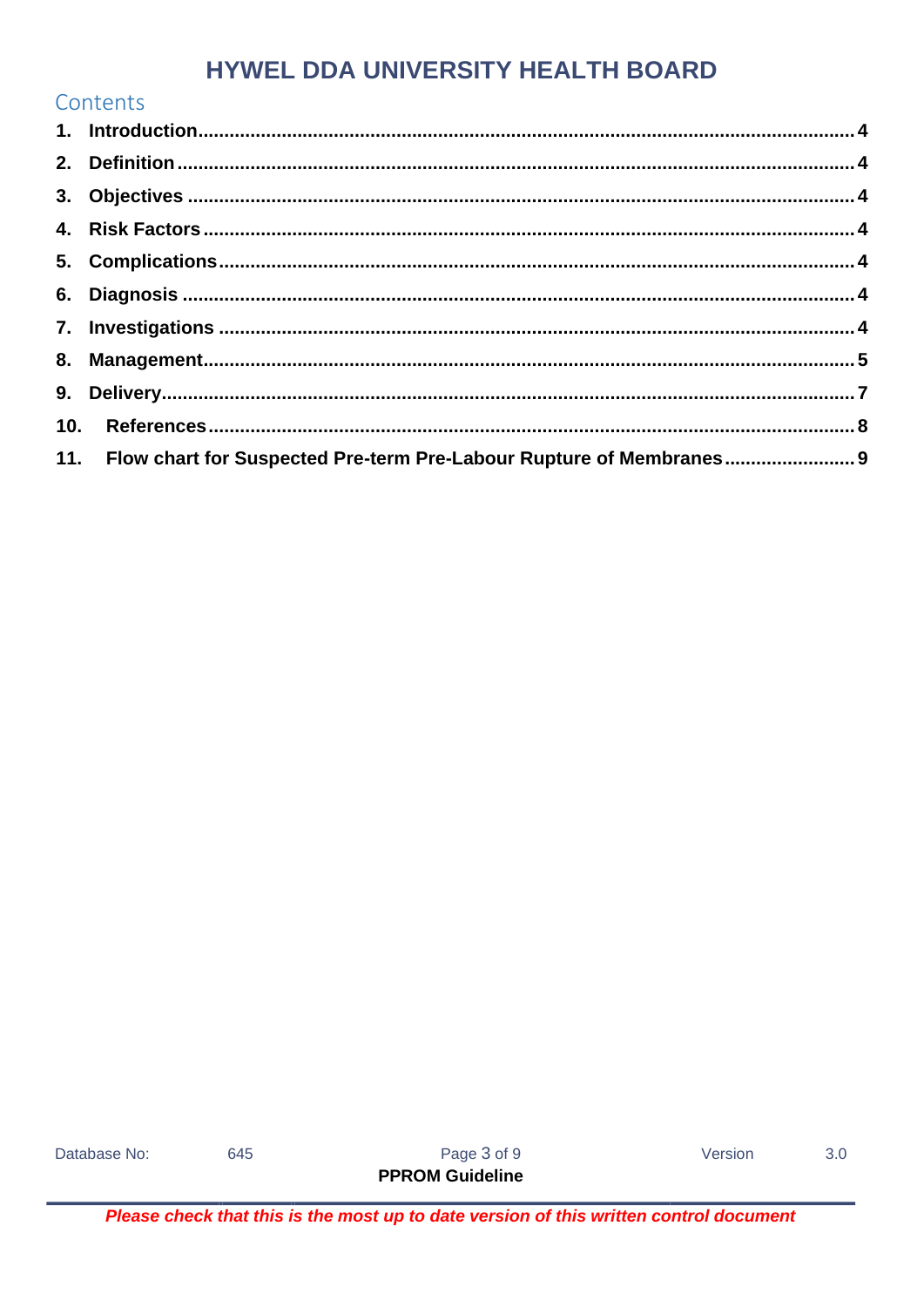#### <span id="page-3-0"></span>**1. Introduction**

Pre-term pre-labour rupture of membranes (PPROM) complicates up to 3% of pregnancies and is associated with 30–40% of preterm births.

PPROM can result in significant neonatal morbidity and mortality, primarily from prematurity, sepsis, cord prolapse and pulmonary hypoplasia. In addition, there are risks associated with chorioamnionitis and placental abruption.

#### <span id="page-3-1"></span>**2. Definition**

Preterm pre-labour rupture of membranes is defined as rupture of membranes below 37 week's gestation and before the onset of regular uterine contractions.

#### <span id="page-3-2"></span>**3. Objectives**

This guideline comprises recommendations relating to the diagnosis, assessment, care and timing of birth of women presenting with suspected PPROM from 22+0 to 36+6 weeks of gestation. It enables healthcare providers to follow care pathways dependent on the woman's gestation.

#### <span id="page-3-3"></span>**4. Risk Factors**

- Smoking: heavy cigarette smoking increases the risk of P-PROM. The increased risk is greatest at gestational ages lower than 28 weeks
- Previous preterm delivery.
- Vaginal bleeding (at any time during the pregnancy).
- There is an association between lower genital tract infection and P-PROM.
- Around a third of women with P-PROM have positive amniotic fluid cultures

#### <span id="page-3-4"></span>**5. Complications**

- The three main causes of neonatal mortality associated with P-PROM are prematurity, sepsis and pulmonary hypoplasia.
- Umbilical cord prolapse
- Placental abruption
- Oligohydramnios
- Retained Placenta
- Primary and Secondary postpartum haemorrhage

#### <span id="page-3-5"></span>**6. Diagnosis**

The diagnosis of spontaneous rupture of the membranes is made by:

- Full maternal history assessment
- a sterile speculum examination demonstrating liquor
- If, on speculum examination, no amniotic fluid is observed, clinicians should consider the use of an Amnisure test.
- A vaginal examination should be avoided unless presenting with uterine activity and unable to assess cervical dilatation by speculum.

#### <span id="page-3-6"></span>**7. Investigations**

Observations to monitor for chorioamnionitis including:

| Database No: | 645 | Page 4 of 9            | Version | 3.0 |
|--------------|-----|------------------------|---------|-----|
|              |     | <b>PPROM Guideline</b> |         |     |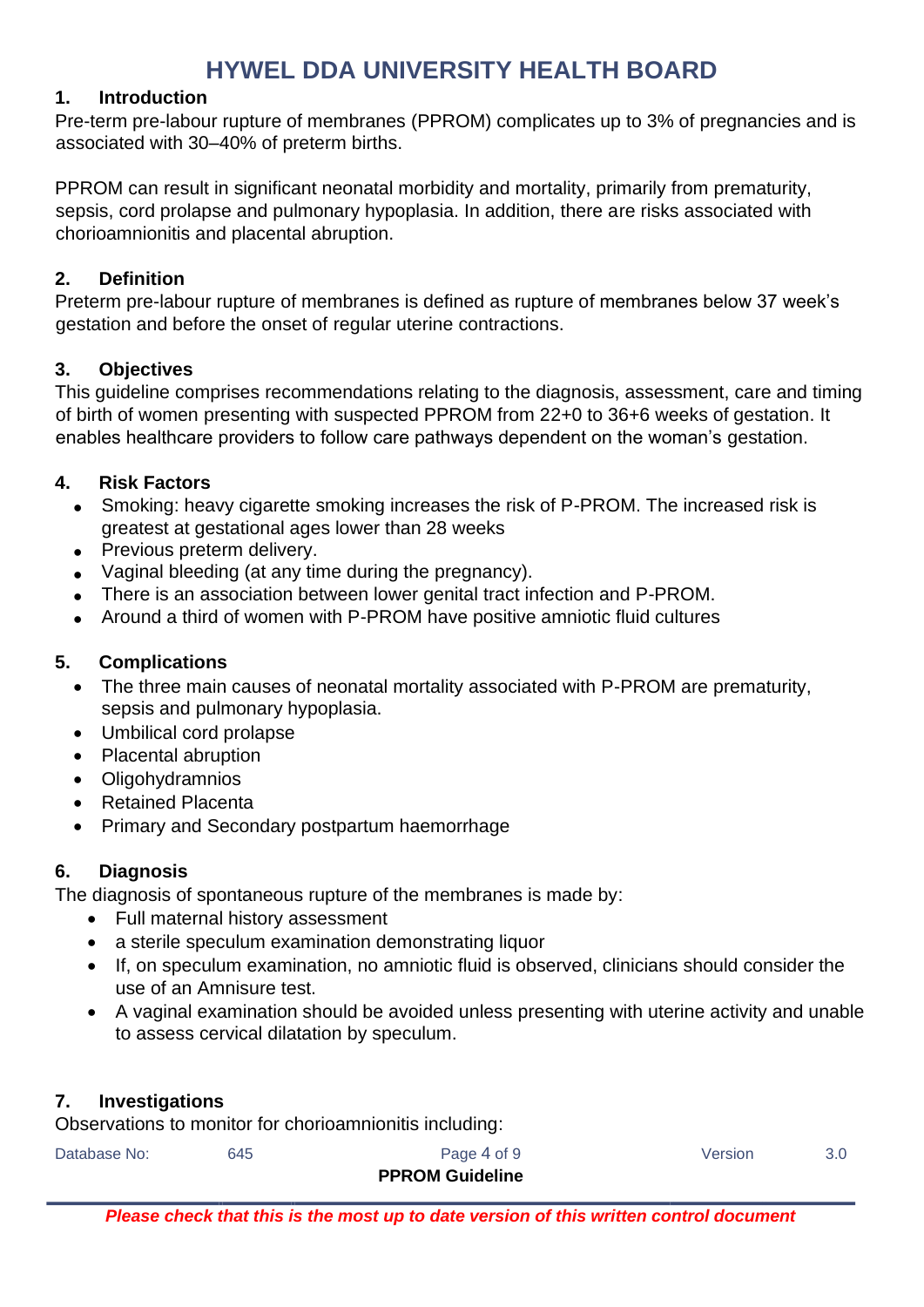- Temperature, respiration rate, oxygen saturation levels, blood pressure and maternal pulse recorded on MEOWS chart
- Palpation of abdomen to determine presence of uterine activity and abdominal tenderness
- Urinalysis and send MSU (C&S)
- High Vaginal swab (taken at time of speculum examination) should be sent for culture and sensitivity.
- Blood: FBC (x1 purple vial) CRP (x1 gold vial) and consider G&S

If chorioamnionitis is suspected, then commence sepsis six bundle and protocols (A *combination* of clinical assessment, maternal blood tests (C‐reactive protein and white cell count) and fetal heart rate should be used to diagnose chorioamnionitis in women with PPROM; these parameters should not be used in isolation).

### <span id="page-4-0"></span>**8. Management**

### **Antibiotic prophylaxis:**

#### **Erythromycin 250mg QDS should be commenced and taken for 10 days or until the woman is in established labour (whichever is sooner)**

#### **PPROM and extreme prematurity**

Neonatologists should be informed once the diagnosis of PPROM has been made and if delivery is anticipated to ensure that the neonatal unit has the appropriate staff and facilities to care for the neonate should delivery occur.

Neonatologists should be asked to attend to assess the modifiable risk factors as outlined in British Association of Perinatal Medicine for a management plan for suitability for transfer. They should discuss with the mother and family the risks and consequences of extreme prematurity and appropriate resuscitation in conjunction with gestation and clinical presentation, taking into consideration the family's wishes.

In utero transfer to a maternity facility co-located with a NICU should be considered at the earliest opportunity when active management is planned. All such transfers should be discussed with the receiving team, and parents should be made aware that the prognosis (and therefore management) may be revised based on the clinical condition of the fetus or mother following the in-utero transfer to a centre with greater experience of managing extremely preterm birth.

Communication and agreed plans should be documented in full (including in the maternity handheld record) and, when relevant, clearly communicated with the receiving centre. The agreed plan of management should be revised regularly if pregnancy continues. Parents should also be helped to appreciate that the baby may be born in unexpectedly poor, or unexpectedly good condition, and the implications of this for what care might be appropriate.

For pregnancies from 22+0 to 22+6 weeks of gestation decisions should not be based on gestational age alone. Within a multiple pregnancy, the risk may differ between fetuses and so each should be considered as an individual. This means that appropriate management may not be the same for each baby, even with the same gestational age.

If birth occurs prior to 22+0 weeks of gestation active obstetric and neonatal management is not appropriate.

| Database No: | 645 | Page 5 of 9            | Version | 3.0 <sub>1</sub> |
|--------------|-----|------------------------|---------|------------------|
|              |     | <b>PPROM Guideline</b> |         |                  |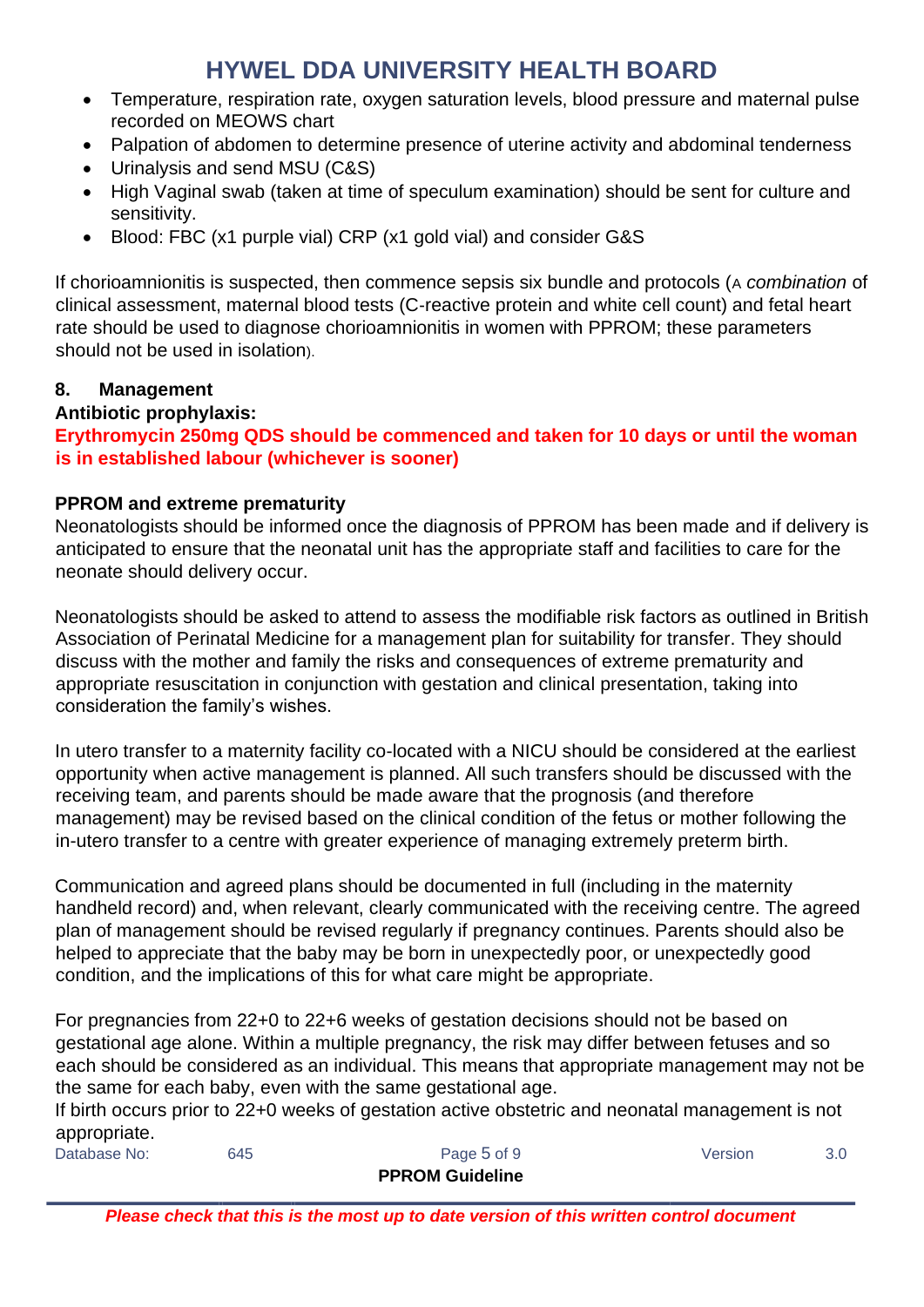### **Corticosteroid Administration:**

- The decision to administer corticosteroids at gestations less than 24+0 weeks should be made at a senior level taking all clinical aspects into consideration (RCOG 2019).
- For women between  $23^{+0}$  and  $23^{+6}$  weeks of pregnancy who are in suspected preterm labour or established preterm labour or have PPROM discuss with the woman (and her family members or carers as appropriate) the use of maternal corticosteroids in the context of her individual circumstances. (NICE 2016).
- Women who have PPROM between 24+0 and 33+6-weeks' gestation should be offered corticosteroids
- Corticosteroids can be considered up to 35<sup>+6</sup> weeks' gestation.

### **< 32 weeks' gestation singleton pregnancy < 34 weeks' gestation in multiple pregnancy if Estimated Fetal weight is < 1.6kg (Regardless of uterine activity)**

- IUT to a tertiary unit with neonatal facilities suitable for gestation. Discussion with parents regarding suitability of NICU facilities and specialist care.
- Steroids: betamethasone 12mg IM x 2 doses in total with an interval of 12-24 hours interval dependant on the clinical picture.
- Consider MgS04 regime dependant on gestation (see guideline 662: Magnesium Sulphate for Neonatal Neuroprotection).

## **≥ 32 weeks' gestation singleton pregnancy**  ≥**34 weeks' gestation multiple pregnancy weeks gestation or estimated fetal weight ≥ 1.6kg**

- Admit for monitoring symptoms and uterine activity for a period of 48-72 hours.
- 4 hourly observations recorded on MEOWS chart consider sepsis bundle if out of normal parameters
- Monitor for fetal well-being and signs of fetal tachycardia
- Monitor for uterine activity and tenderness
- Daily observation of liquor (colour, amount and offensiveness)
- Consider steroid administration in consultation with the woman
- USS to determine presentation, growth and liquor volume, (consider cervical length)

| Database No: | 645 | Page 6 of 9            | Version | 3.0 |
|--------------|-----|------------------------|---------|-----|
|              |     | <b>PPROM Guideline</b> |         |     |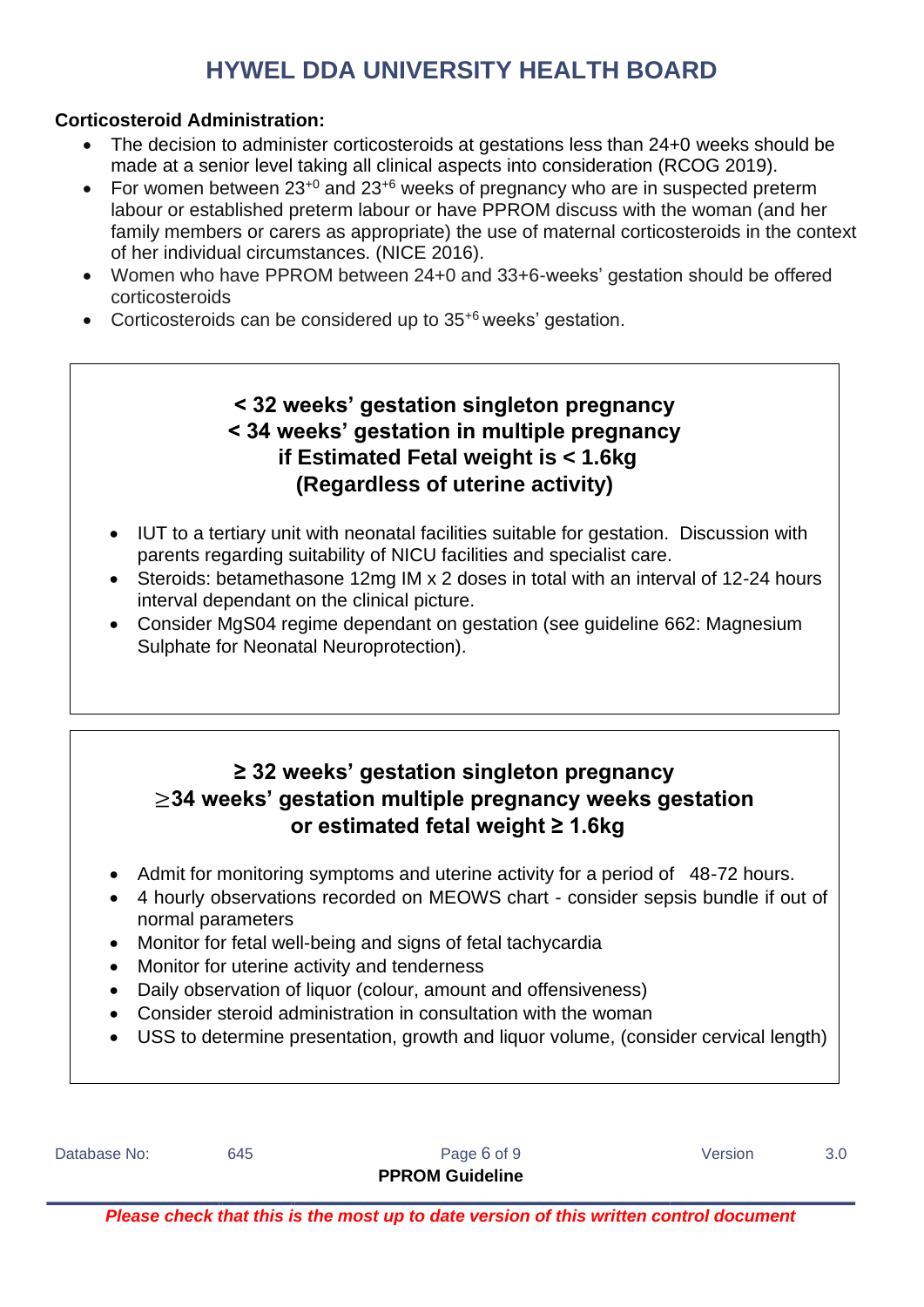### **Following 48-72 hours of inpatient monitoring**

The decision to offer outpatient care to women with PPROM, following a period of in-patient care, should be made on an individual basis. Factors including past obstetric history, support at home and distance from the hospital should be taken into account in discussion with the woman about her preferences.

### **Outpatient monitoring:**

- Consultant led care
- Attend DAU for weekly bloods: Full Blood Count and C Reactive Protein and Low Vaginal Swab (clinicians taking samples are responsible for chasing results in a timely fashion).
- Fortnightly liquor volume and arterial Doppler USS with follow up review. Growth scans at the discretion of the Obstetric Consultant.

### **Women to**:

- To be informed of normal parameters of temperature and pulse rates and to self-monitor temperature and pulse rates 4 hourly in waking hours.
- Self-monitor liquor (amount and colour)
- monitor fetal movements in regular pattern
- to attend GGH triage if feels unwell, has altered pattern of fetal movements, offensive or green coloured liquor

### <span id="page-6-0"></span>**9. Delivery**

### **Women with a history of PPROM should be offered IV benzyl penicillin once in established labour until delivery regardless of gestation (NICE 2012).**

In the absence of other complications Women with PPROM from 36/40 may deliver at Bronglais Hospital from 37 weeks gestation should be made on an individual basis following discussion with the Consultant Obstetrician. Women with complications or PPROM prior to 36 weeks or who go into preterm labour should deliver at Glangwili Hospital.

Women whose pregnancy is complicated by PPROM and who have no contraindications to continuing the pregnancy should be offered expectant management until 37+0 weeks; timing of birth should be discussed with each woman on an individual basis with careful consideration of patient preference and ongoing clinical assessment.

| Database No: | 645 | Page 7 of 9            | Version | 3.0 <sub>2</sub> |
|--------------|-----|------------------------|---------|------------------|
|              |     | <b>PPROM Guideline</b> |         |                  |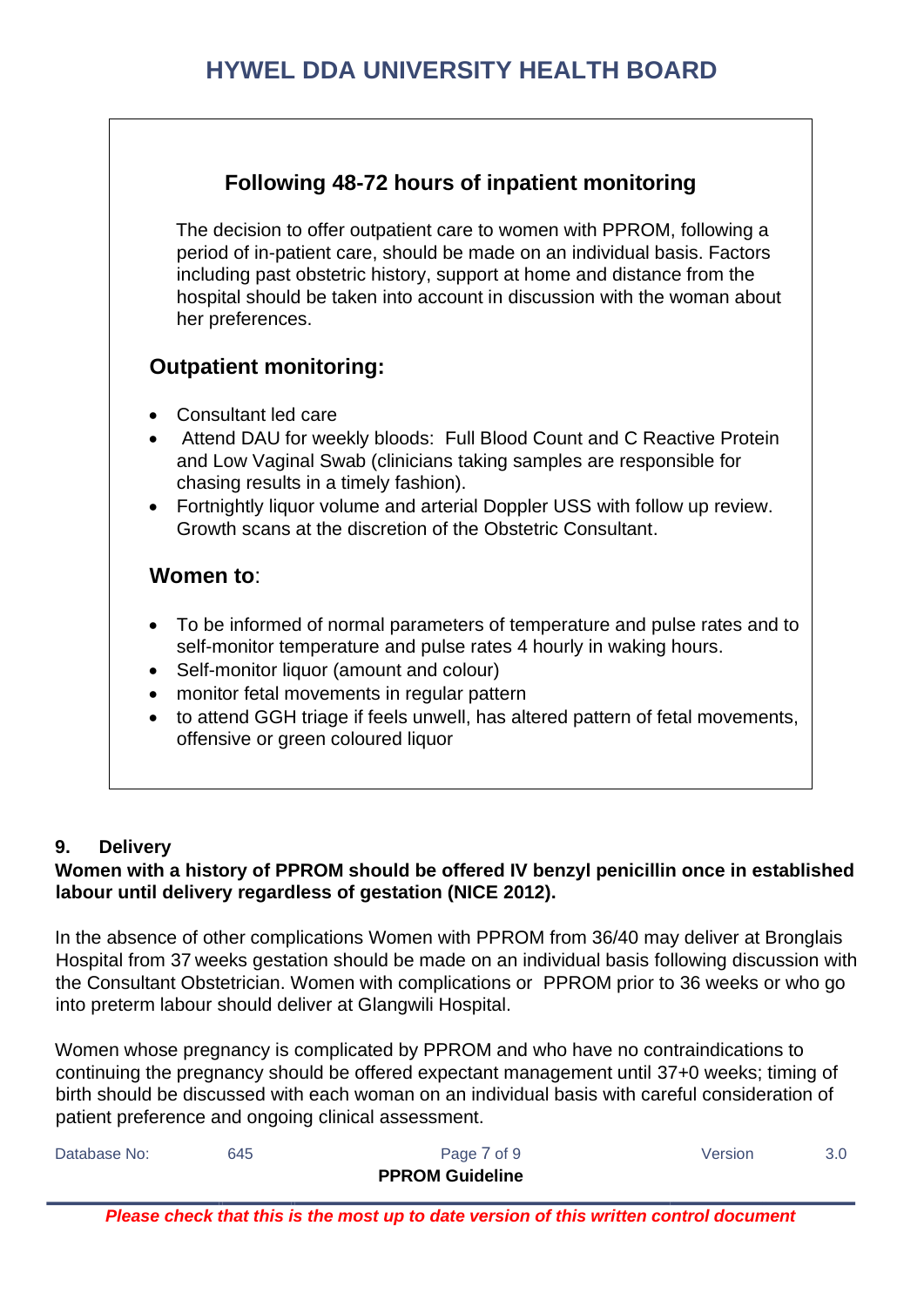#### **Timing of Birth for women with evidence of colonisation of Group B Streptococcus (GBS) in the current pregnancy or in previous pregnancies.**

For those women with evidence of colonisation of Group B Streptococcus (GBS) in the current pregnancy or in previous pregnancies**,** the perinatal risks associated with preterm delivery at less than 34 +0 weeks of gestation are likely to outweigh the risk of perinatal infection. For those at more than 34 +0 weeks of gestation it may be beneficial to expedite delivery if a woman is a known GBS carrier. The benefits and risks associated with induction at this gestation should be discussed with the woman in detail by a consultant obstetrician and timing of birth made on an individual basis.

#### <span id="page-7-0"></span>**10. References**

British Association Perinatal Medicine ( BAPM). (2019). Perinatal Management of Extreme Preterm Birth before 27 weeks of gestation A Framework for Practice. available at: [https://hubble](https://hubble-live-assets.s3.amazonaws.com/bapm/attachment/file/182/Extreme_Preterm_28-11-19_FINAL.pdf)[live-assets.s3.amazonaws.com/bapm/attachment/file/182/Extreme\\_Preterm\\_28-11-19\\_FINAL.pdf](https://hubble-live-assets.s3.amazonaws.com/bapm/attachment/file/182/Extreme_Preterm_28-11-19_FINAL.pdf)

National Institute of Care Excellence (NICE) Guidelines NG25 (2019) Preterm labour and Birth. Available at<https://www.nice.org.uk/Guidance/NG25>

National Institute of Care Excellence (NICE) (2012) clinical Guidelines CG149 Neonatal infection (early onset): antibiotics for prevention and treatment. Available at <https://www.nice.org.uk/guidance/cg149/chapter/1-Guidance#intrapartum-antibiotics-2>

Payne, J. Cox, J. (2016) Preterm Prelabour Rupture of Membranes. *Patient.* available at. <https://patient.info/doctor/preterm-prelabour-rupture-of-membranes#nav-4>

Royal College of Obstetricians and Gynaecologists (RCOG) Green-top Guideline No.73: *Care of Women Presenting with Suspected Preterm Prelabour Rupture of Membranes from 24+0 Weeks of Gestation*. Available at<https://obgyn.onlinelibrary.wiley.com/doi/pdf/10.1111/1471-0528.15803>

Royal College of Obstetricians and Gynaecologists Guideline For Use Of Antenatal Corticosteroids

Royal College of Obstetrics and Gynaecology: Prevention of Early-onset Neonatal Group B Streptococcal Disease (2017) https://obgyn.onlinelibrary.wiley.com/doi/full/10.1111/1471- 0528.14821 Green-top Guideline No. 36

#### **<https://speciality.medicaldialogues.in/rcog-guideline-for-use-of-antenatal-corticosteroids>**

| Database No: | 645 | Page 8 of 9 | Version |  |
|--------------|-----|-------------|---------|--|
|              |     |             |         |  |

**PPROM Guideline**